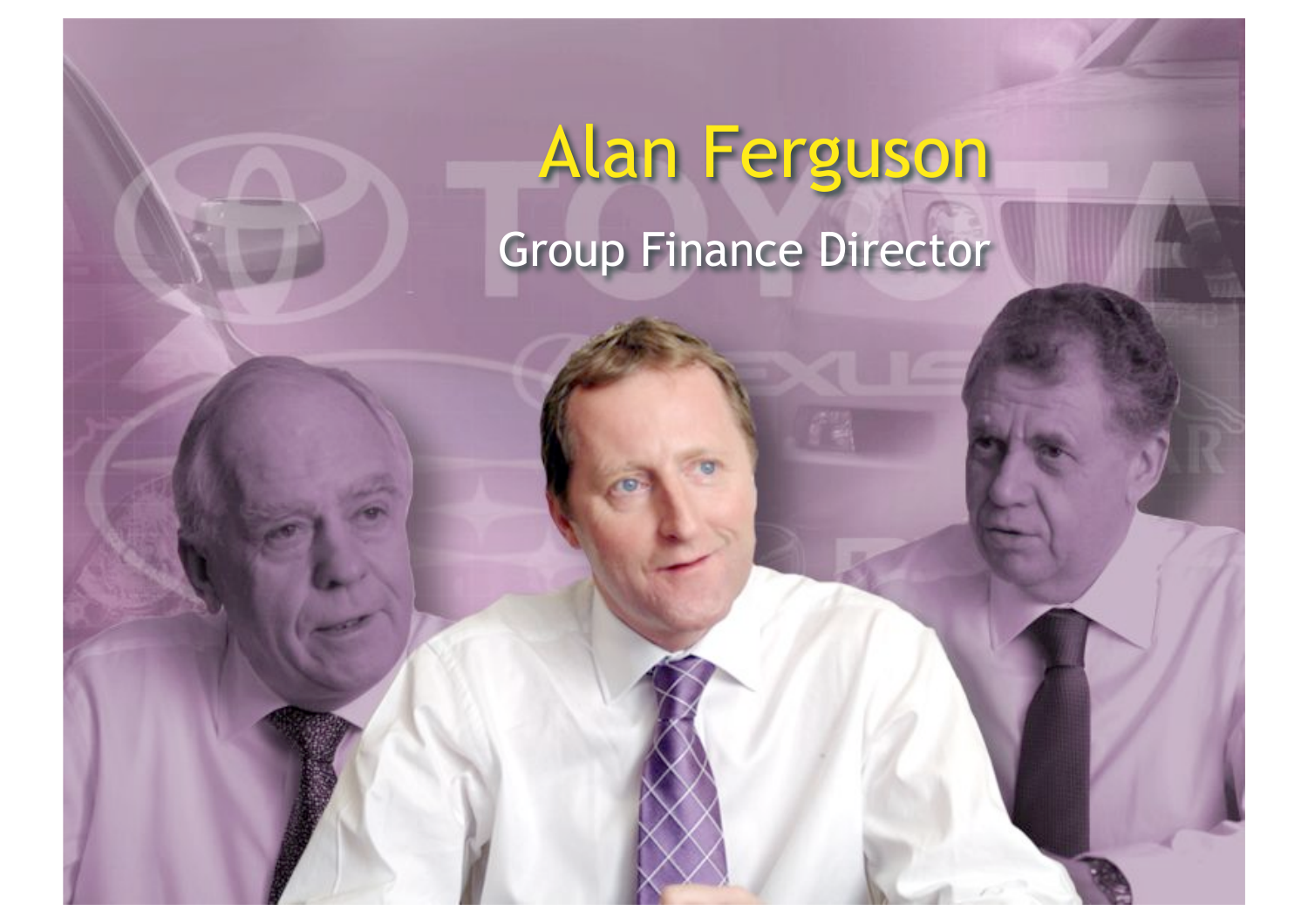## Operating profit

| H1 05<br>Em | H1 04<br>Em | <b>Increase</b> |
|-------------|-------------|-----------------|
| 104.1       | 86.1        | $ 20.9\% $      |
| (4.0)       | 2.9         |                 |
| 100.1       | 89.0        | 12.5%           |
|             |             |                 |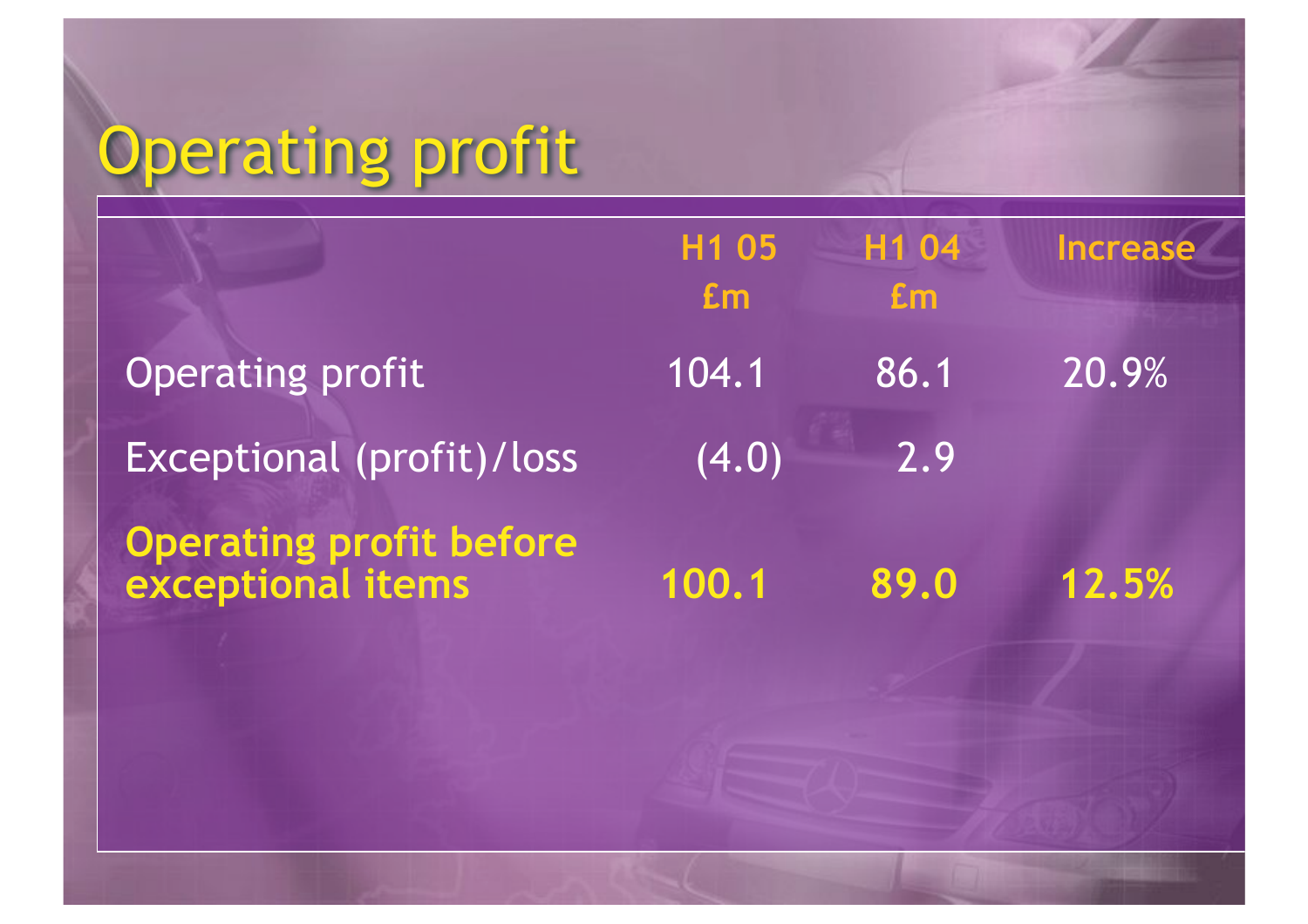## Operating profit before exceptional items

| H1 04                       | $\mathbf{f}_{\mathbf{m}}$<br>89.0 |  |
|-----------------------------|-----------------------------------|--|
| Variances at constant rates |                                   |  |
| <b>Operating units</b>      | 9.2                               |  |
| <b>Central costs</b>        | 1.7                               |  |
| H1 05 at H1 04 rates        | 99.9                              |  |
| <b>Exchange translation</b> | 0.2                               |  |
| H <sub>1</sub> 05           | 100.1                             |  |
|                             |                                   |  |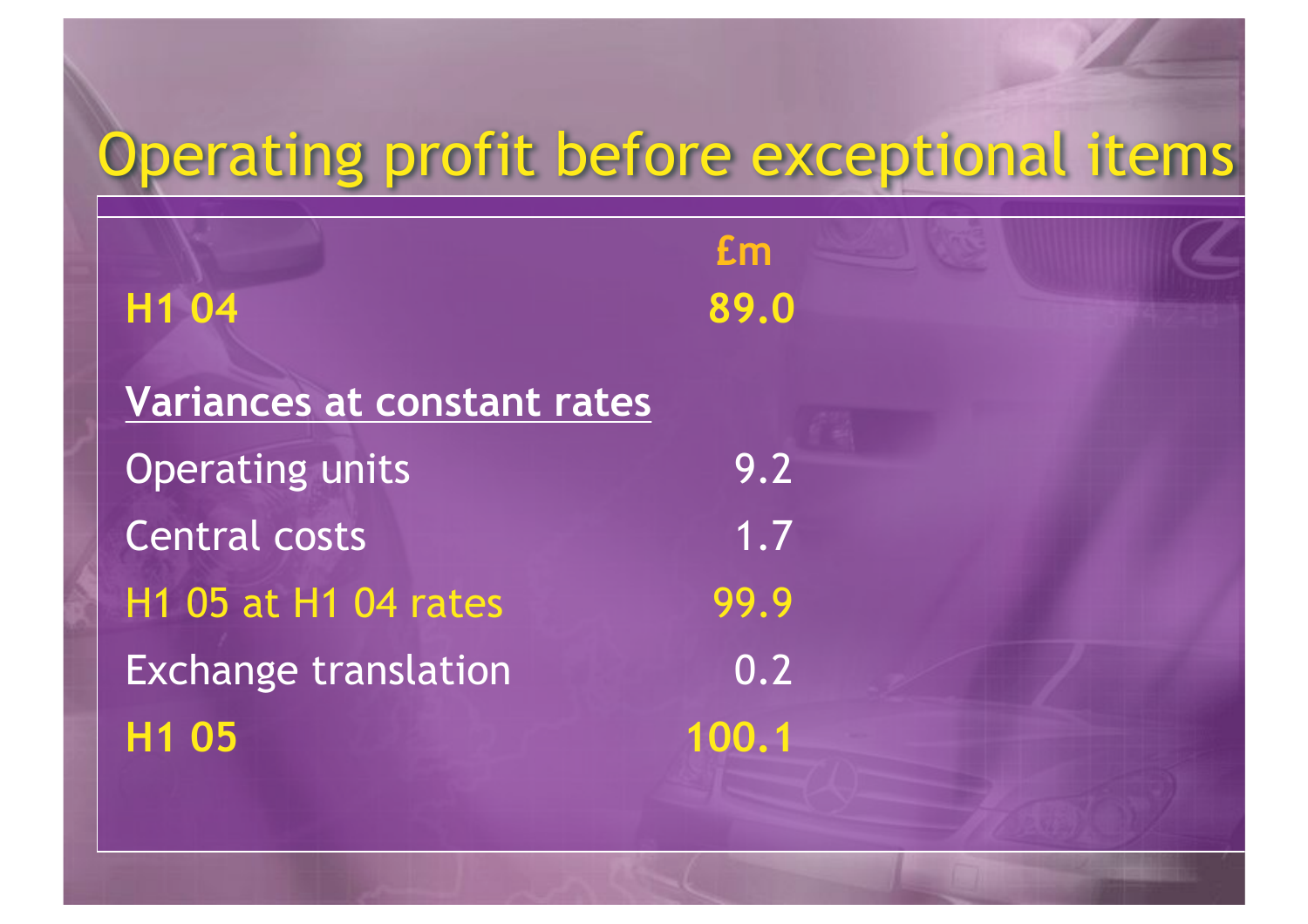### Interest, tax and minorities

### • Net interest charge

|                        | 2005  | 2004            |
|------------------------|-------|-----------------|
|                        | Em    | Em <sub>1</sub> |
| Bank/other interest    | 2.0   | (1.4)           |
| Stock holding interest | (4.4) | (3.4)           |
|                        | (2.4) | (4.8)           |

• 2005 Headline subsidiaries tax rate\* 25.5%

- *Benefited from:*
	- *No UK losses*
	- *Greece – one off recovery of 0.5%*

• Profit attributable to minorities £2.1m, up £0.3m

#### \* Before exceptional items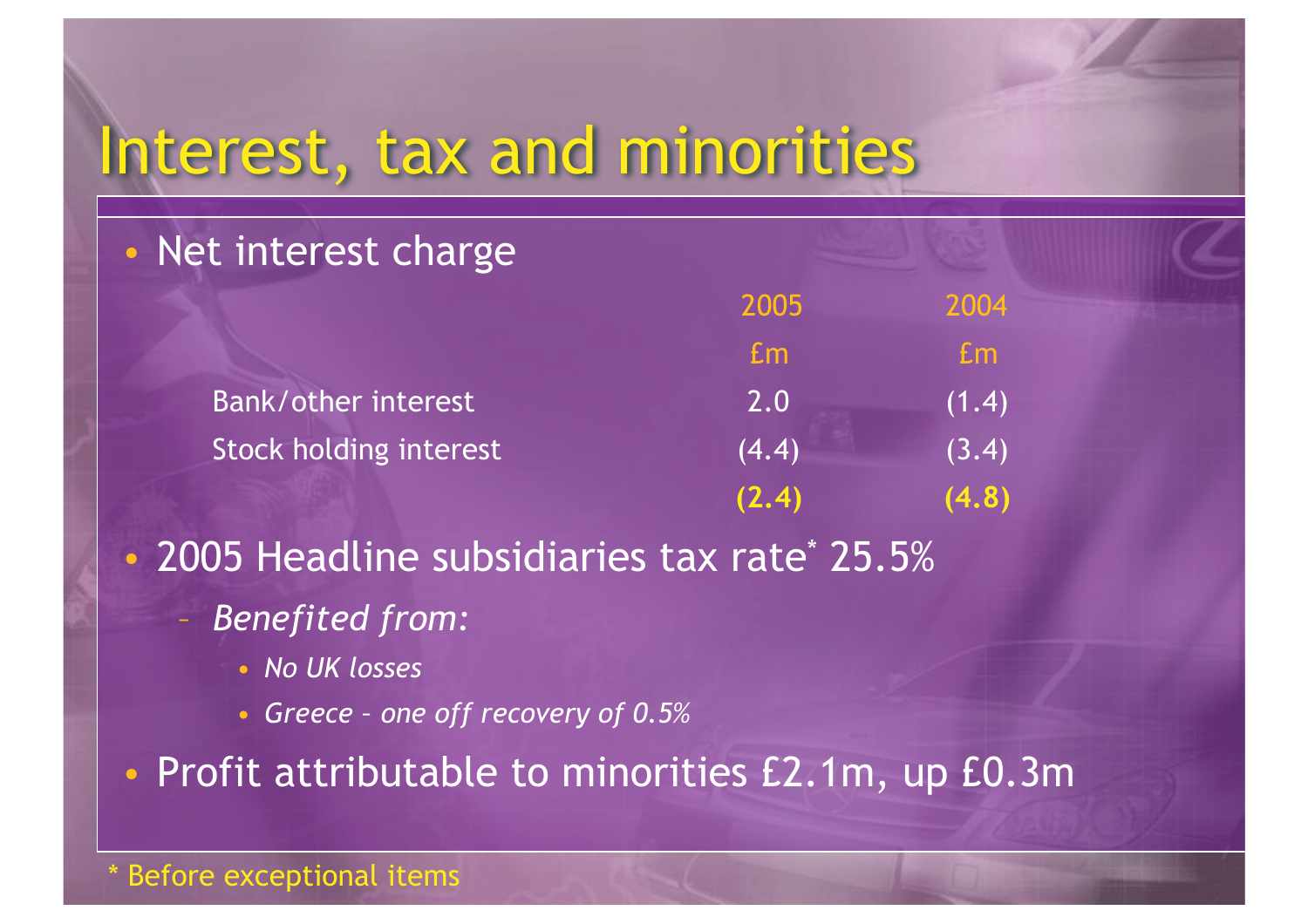### Dividends and share buy back

- Interim dividend up 26.7% at 19.0p per share
- Policy remains at interim stage one third/two thirds interim/final split
- £31.0m returned to shareholders through buy back programme to date
- Full impact on earnings yet to be seen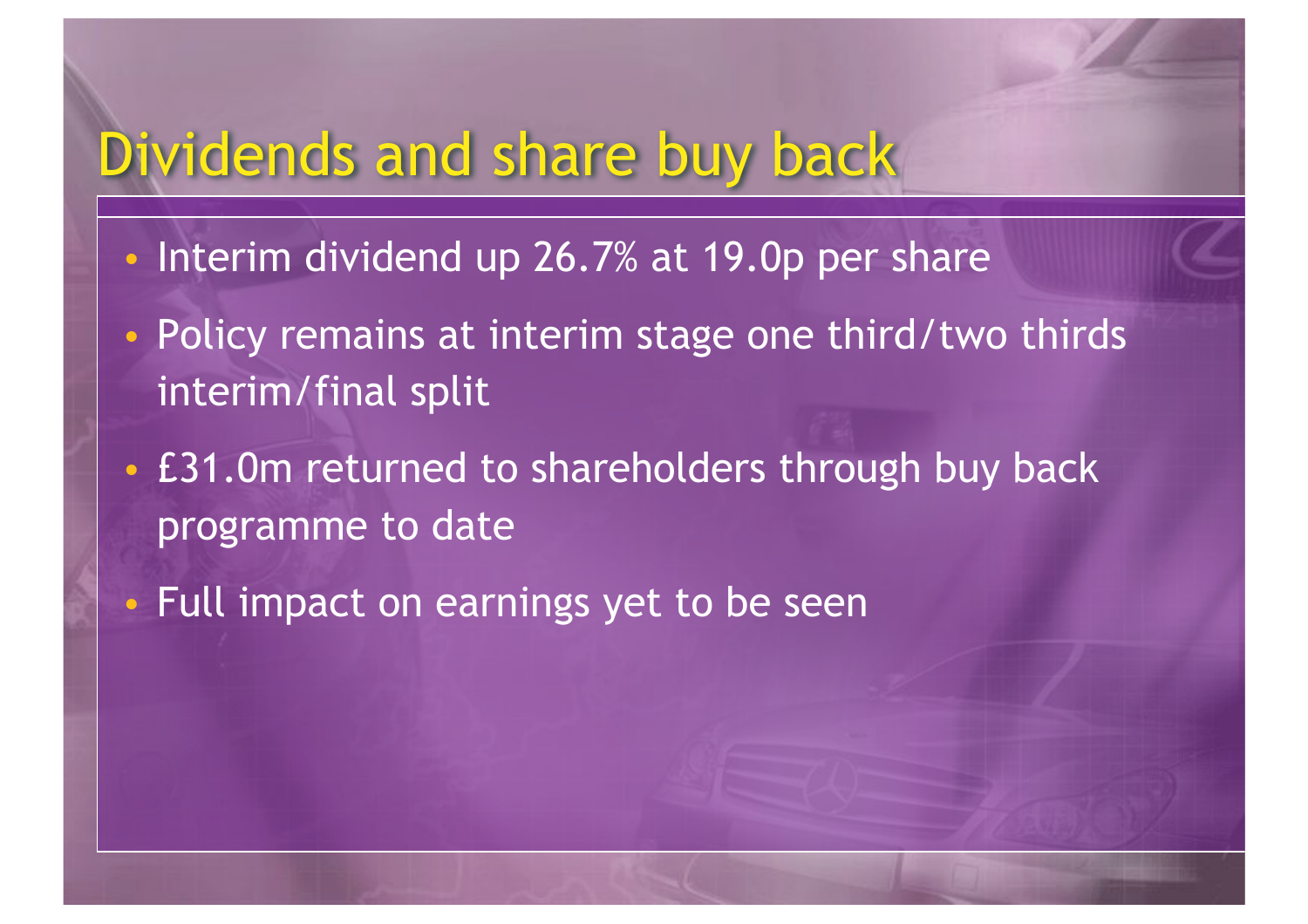## Operational cash flow

**£m** Operating profit before exceptional items 100.1 Depreciation/amortisation 13.3 Working capital (5.2) Other 6.6 **Cash generated from operations 114.8** Net capex (35.1) **Operational cash flow 79.7** 

**H1 05**